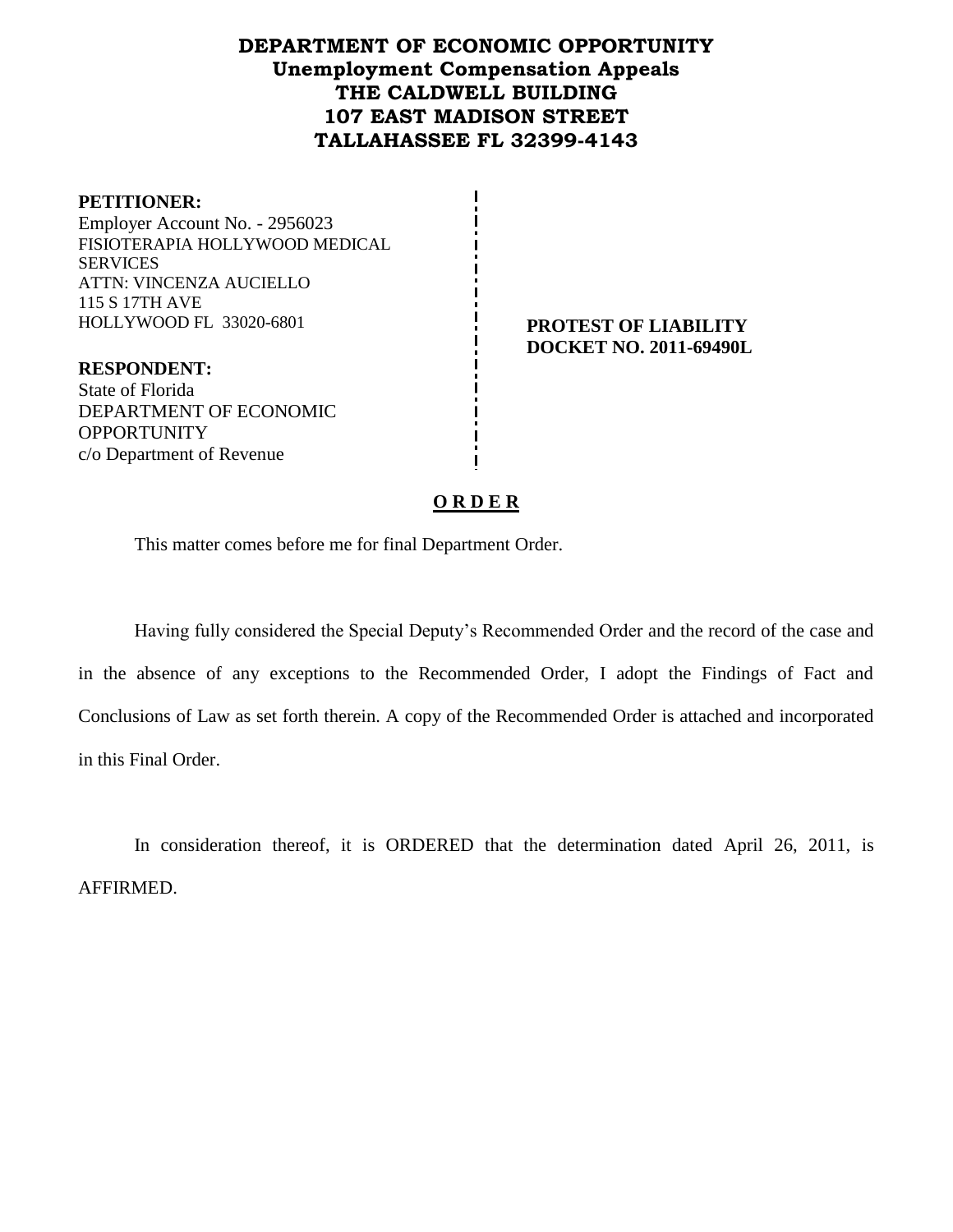#### **JUDICIAL REVIEW**

Any request for judicial review must be initiated within 30 days of the date the Order was filed. Judicial review is commenced by filing one copy of a *Notice of Appeal* with the DEPARTMENT OF ECONOMIC OPPORTUNITY at the address shown at the top of this *Order* and a second copy, with filing fees prescribed by law, with the appropriate District Court of Appeal. It is the responsibility of the party appealing to the Court to prepare a transcript of the record. If no court reporter was at the hearing, the transcript must be prepared from a copy of the Special Deputy's hearing recording, which may be requested from the Office of Appeals.

Cualquier solicitud para revisión judicial debe ser iniciada dentro de los 30 días a partir de la fecha en que la Orden fue registrada. La revisión judicial se comienza al registrar una copia de un *Aviso de Apelación* con la Agencia para la Innovación de la Fuerza Laboral [*DEPARTMENT OF ECONOMIC OPPORTUNITY]* en la dirección que aparece en la parte superior de este *Orden* y una segunda copia, con los honorarios de registro prescritos por la ley, con el Tribunal Distrital de Apelaciones pertinente. Es la responsabilidad de la parte apelando al tribunal la de preparar una transcripción del registro. Si en la audiencia no se encontraba ningún estenógrafo registrado en los tribunales, la transcripción debe ser preparada de una copia de la grabación de la audiencia del Delegado Especial [*Special Deputy*], la cual puede ser solicitada de la Oficina de Apelaciones.

Nenpòt demann pou yon revizyon jiridik fèt pou l kòmanse lan yon peryòd 30 jou apati de dat ke Lòd la te depoze a. Revizyon jiridik la kòmanse avèk depo yon kopi yon *Avi Dapèl* ki voye bay DEPARTMENT OF ECONOMIC OPPORTUNITY lan nan adrès ki parèt pi wo a, lan tèt *Lòd* sa a e yon dezyèm kopi, avèk frè depo ki preskri pa lalwa, bay Kou Dapèl Distrik apwopriye a. Se responsabilite pati k ap prezante apèl la bay Tribinal la pou l prepare yon kopi dosye a. Si pa te gen yon stenograf lan seyans lan, kopi a fèt pou l prepare apati de kopi anrejistreman seyans lan ke Adjwen Spesyal la te fè a, e ke w ka mande Biwo Dapèl la voye pou ou.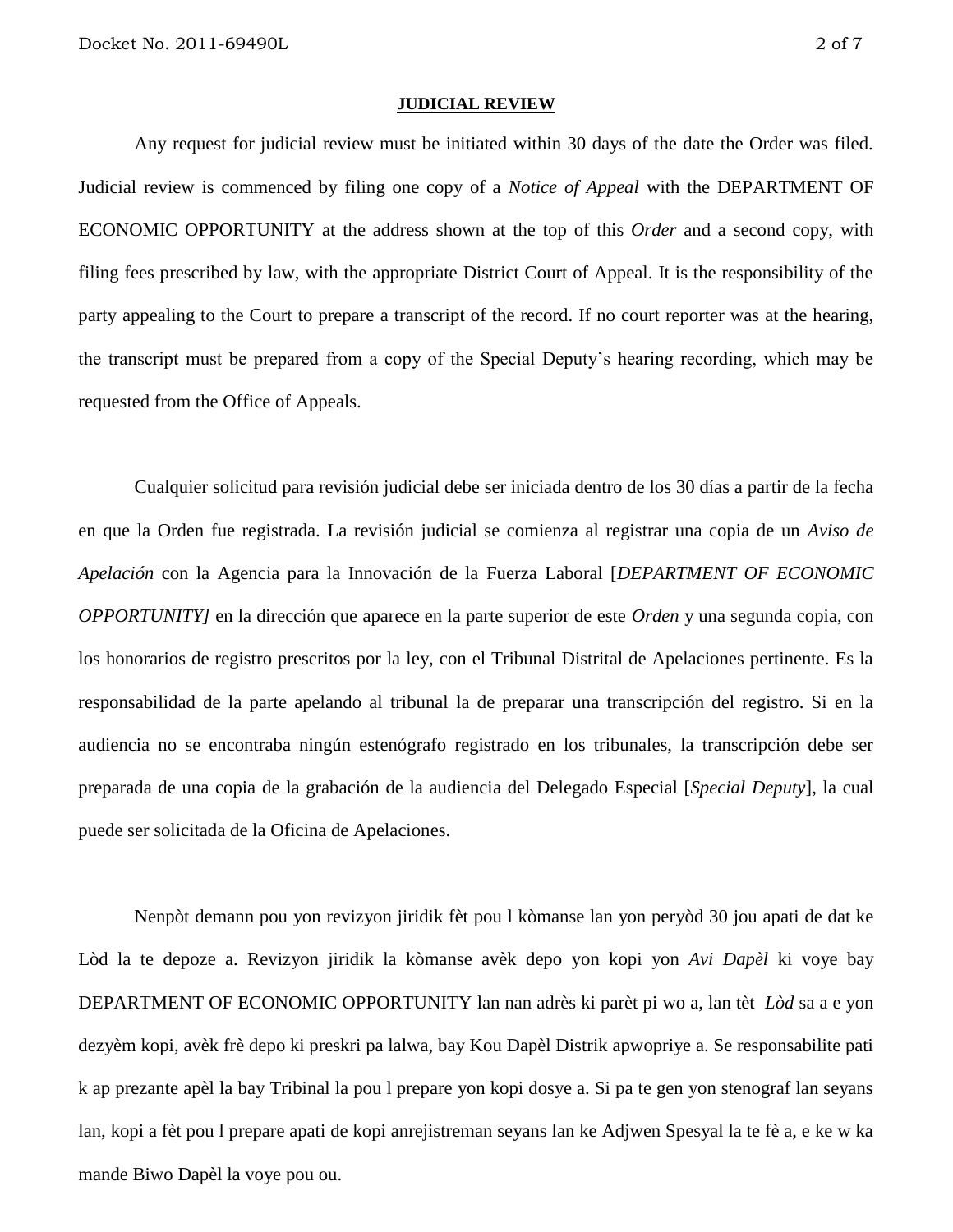DONE and ORDERED at Tallahassee, Florida, this day of **April, 2012**.



Altemese Smith, Assistant Director, Unemployment Compensation Services DEPARTMENT OF ECONOMIC OPPORTUNITY

FILED ON THIS DATE PURSUANT TO § 120.52, FLORIDA STATUTES, WITH THE DESIGNATED DEPARTMENT CLERK, RECEIPT OF WHICH IS HEREBY ACKNOWLEDGED.

Shenesse Baurer \_\_\_\_\_\_\_\_\_\_\_\_\_\_\_\_\_\_\_\_\_\_\_\_\_\_\_\_ \_\_\_\_\_\_\_\_\_\_\_\_

DEPUTY CLERK DATE

#### **CERTIFICATE OF SERVICE**

**I HEREBY CERTIFY that true and correct copies of the foregoing Final Order have been furnished to the persons listed below in the manner described, on the \_\_\_\_\_\_\_ day of April, 2012**.

Shaner Barnes

SHANEDRA Y. BARNES, Special Deputy Clerk DEPARTMENT OF ECONOMIC OPPORTUNITY Unemployment Compensation Appeals 107 EAST MADISON STREET TALLAHASSEE FL 32399-4143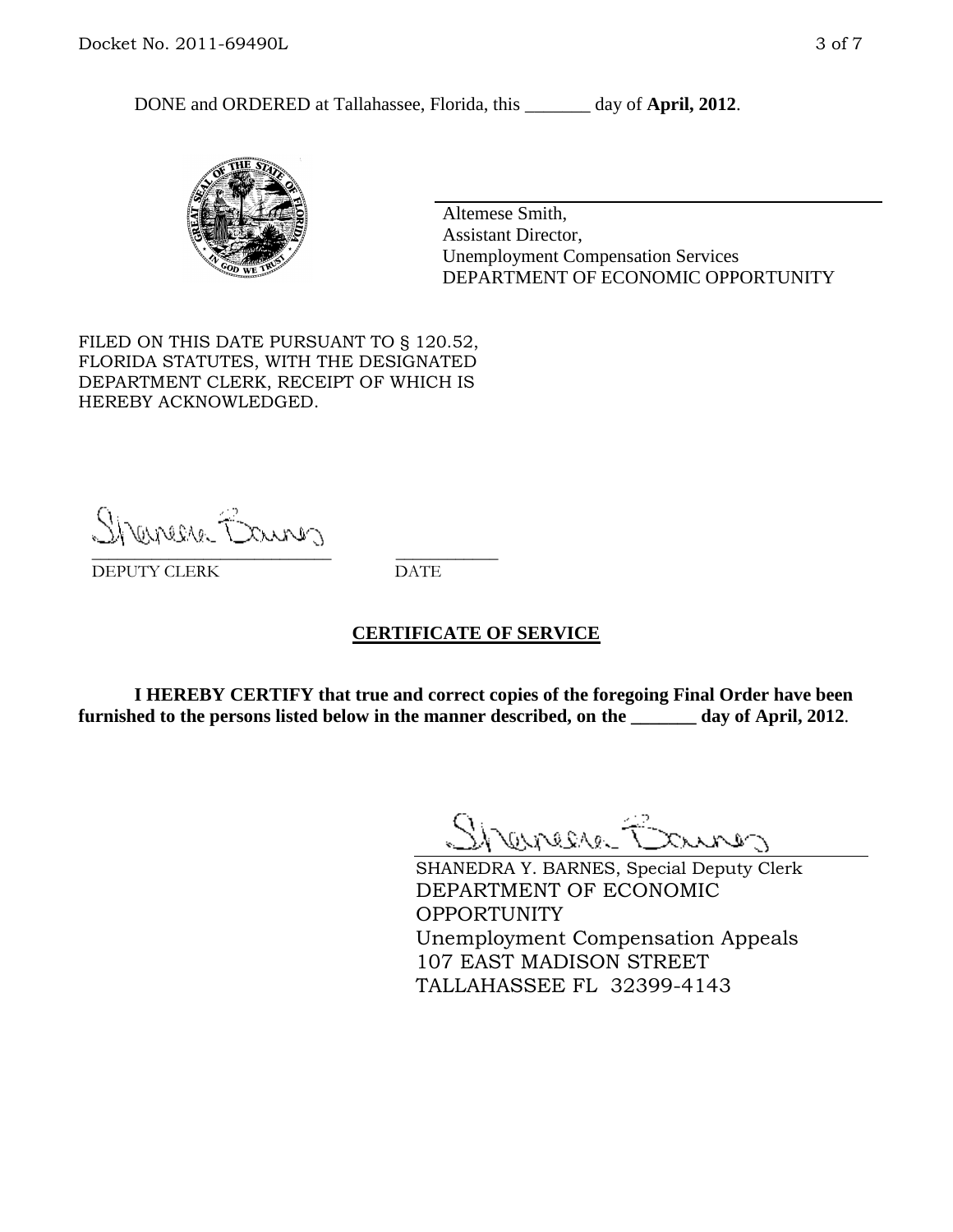By U.S. Mail:

FISIOTERAPIA HOLLYWOOD MEDICAL SERVICES ATTN: VINCENZA AUCIELLO 115 S 17TH AVE HOLLYWOOD FL 33020-6801

AYLEN MOREJON 4430 NW 196TH STREET MIAMI GARDENS FL 33055

State of Florida DEPARTMENT OF ECONOMIC OPPORTUNITY c/o Department of Revenue

DEPARTMENT OF REVENUE ATTN: VANDA RAGANS - CCOC #1 4624 5050 WEST TENNESSEE STREET TALLAHASSEE FL 32399

DOR BLOCKED CLAIMS UNIT ATTENTION MYRA TAYLOR P O BOX 6417 TALLAHASSEE FL 32314-6417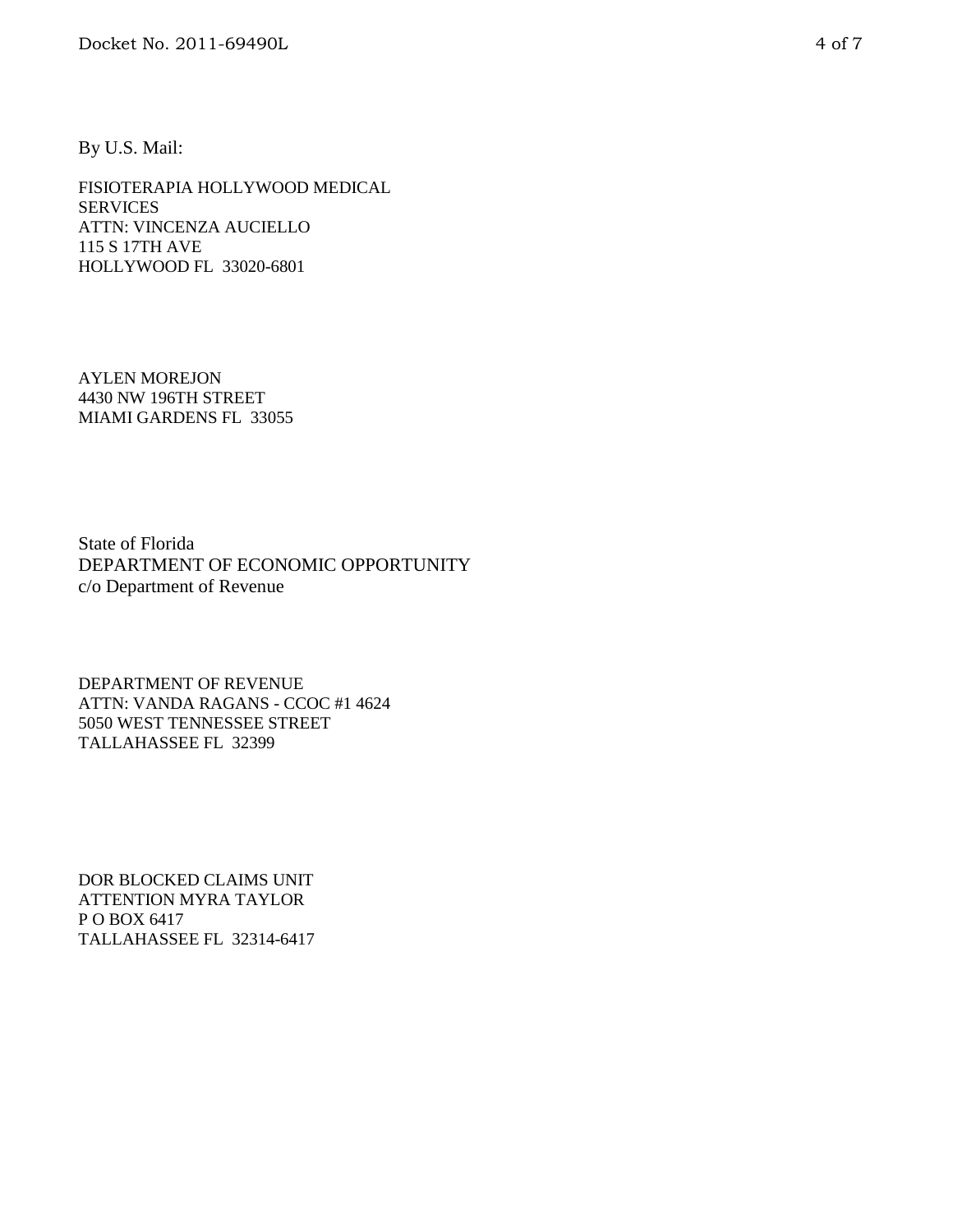## **DEPARTMENT OF ECONOMIC OPPORTUNITY Unemployment Compensation Appeals**

MSC 344 CALDWELL BUILDING 107 EAST MADISON STREET TALLAHASSEE FL 32399-4143

#### **PETITIONER:**

Employer Account No. - 2956023 FISIOTERAPIA HOLLYWOOD MEDICAL **SERVICES** ATTN: VINCENZA AUCIELLO 115 S 17TH AVE HOLLYWOOD FL 33020-6801

> **PROTEST OF LIABILITY DOCKET NO. 2011-69490L**

#### **RESPONDENT:** State of Florida DEPARTMENT OF ECONOMIC **OPPORTUNITY** c/o Department of Revenue

# **RECOMMENDED ORDER OF SPECIAL DEPUTY**

### TO: Deputy Director, Director, Unemployment Compensation Services DEPARTMENT OF ECONOMIC OPPORTUNITY

This matter comes before the undersigned Special Deputy pursuant to the Petitioner's protest of the Respondent's determination dated April 26, 2011.

After due notice to the parties, a telephone hearing was held on July 7, 2011. The Petitioner's president appeared and testified at the hearing. A tax specialist II appeared and testified on behalf of the Respondent. The Joined Party did not appear.

The record of the case, including the recording of the hearing and any exhibits submitted in evidence, is herewith transmitted. Proposed Findings of Fact and Conclusions of Law were not received.

### **Issue:**

Whether services performed for the Petitioner by the Joined Party constitute insured employment, and if so, the effective date of liability, pursuant to Section 443.036(19), 443.036(21); 443.1216, Florida Statutes.

## **Findings of Fact:**

- 1. The Petitioner is a subchapter S corporation, incorporated on March 23, 2010, for the purpose of running a medical physical therapy business.
- 2. The Joined Party provided services as a medical assistant to the Petitioner from May 2010, through August 2010.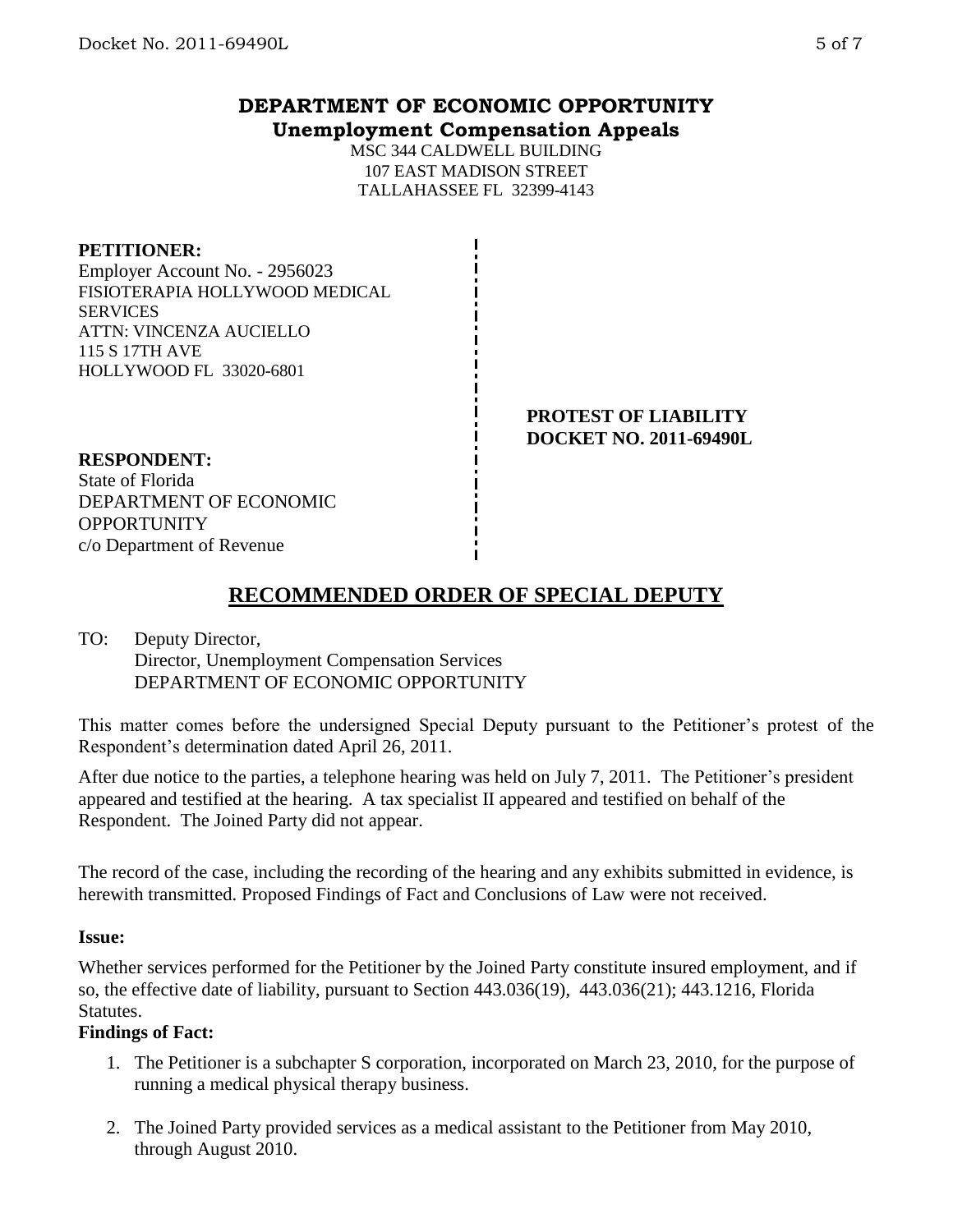- 3. The Petitioner would inform the Joined Party what days work was available. The Joined Party would inform the Petitioner what days she could work.
- 4. The work required a medical assistant's license. The Joined Party had a medical assistant's license.
- 5. The Petitioner paid the Joined Party by the day. The Joined Party was paid at the end of each day worked. The Joined Party was paid \$60 per day.
- 6. The Joined Party was required to work with a doctor. The Joined Party would prepare the patients before the doctor saw them. The work consisted of weighing the patient, drawing blood, and taking the patient's temperature.
- 7. The Joined Party was supervised by the doctor until the doctor was satisfied with the way the Joined Party performed the work.
- 8. The Joined Party provided her own stethoscope. The Petitioner provided the needles and syringes needed to perform the work.
- 9. The Joined Party performed all services at the employer's place of business.

## **Conclusions of Law:**

- 10. The issue in this case, whether services performed for the Petitioner constitute employment subject to the Florida Unemployment Compensation Law, is governed by Chapter 443, Florida Statutes. Section 443.1216(1)(a)2., Florida Statutes, provides that employment subject to the chapter includes service performed by individuals under the usual common law rules applicable in determining an employer-employee relationship.
- 11. The Supreme Court of the United States held that the term "usual common law rules" is to be used in a generic sense to mean the "standards developed by the courts through the years of adjudication." United States v. W.M. Webb, Inc., 397 U.S. 179 (1970).
- 12. The Supreme Court of Florida adopted and approved the tests in 1 Restatement of Law, Agency 2d Section 220 (1958), for use to determine if an employment relationship exists. See Cantor v. Cochran, 184 So.2d 173 (Fla. 1966); Miami Herald Publishing Co. v. Kendall, 88 So.2d 276 (Fla. 1956); Magarian v. Southern Fruit Distributors, 1 So.2d 858 (Fla. 1941); see also Kane Furniture Corp. v. R. Miranda, 506 So.2d 1061 (Fla. 2d DCA 1987).
- 13. Restatement of Law is a publication, prepared under the auspices of the American Law Institute, which explains the meaning of the law with regard to various court rulings. The Restatement sets forth a nonexclusive list of factors that are to be considered when judging whether a relationship is an employment relationship or an independent contractor relationship.
- 14. 1 Restatement of Law, Agency 2d Section 220 (1958) provides:
	- (1) A servant is a person employed to perform services for another and who, in the performance of the services, is subject to the other's control or right of control.
	- (2) The following matters of fact, among others, are to be considered:
		- (a) the extent of control which, by the agreement, the business may exercise over the details of the work;
		- (b) whether or not the one employed is engaged in a distinct occupation or business;
		- (c) the kind of occupation, with reference to whether, in the locality, the work is usually done under the direction of the employer or by a specialist without supervision;